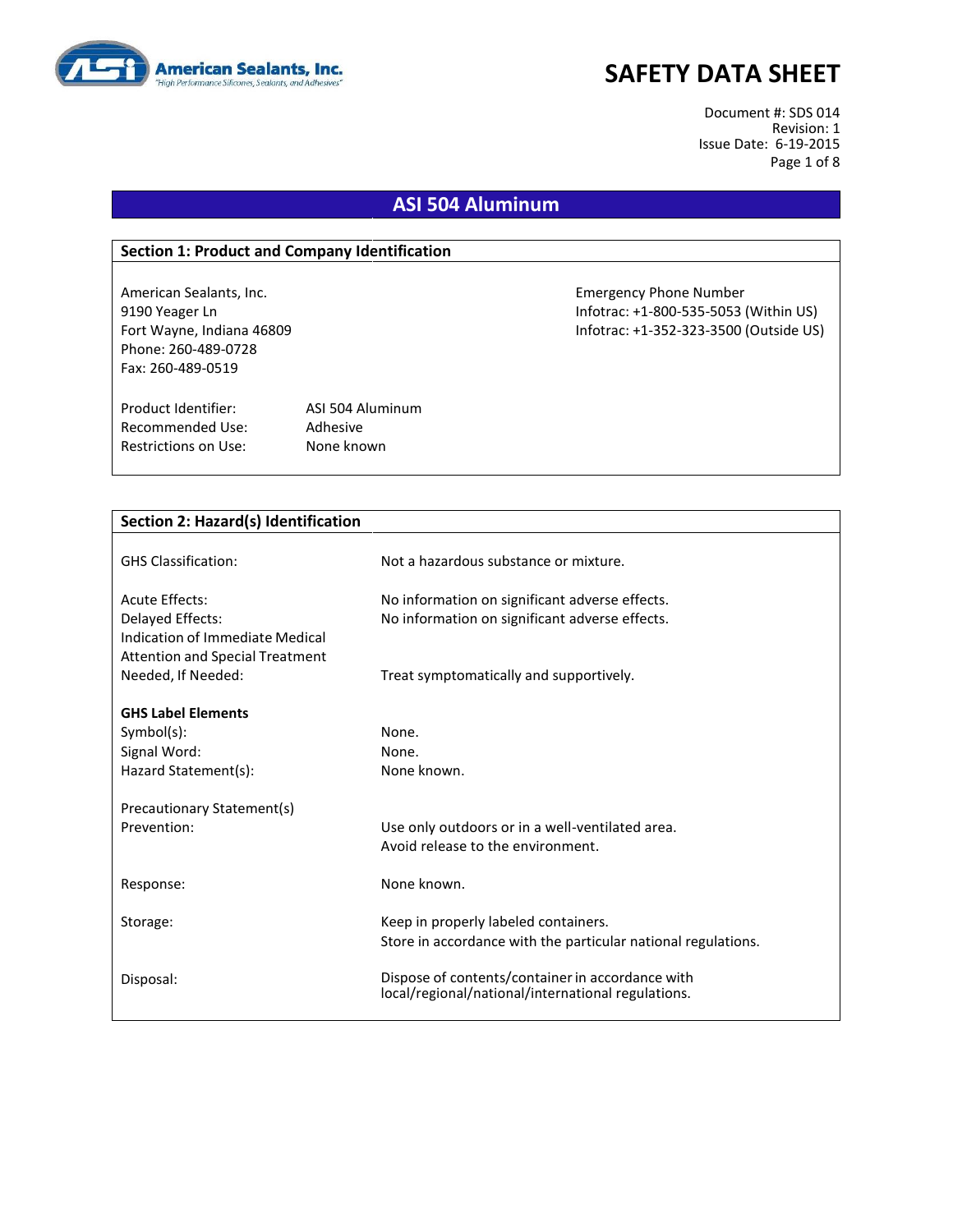### **Section 3: Composition/Information on Ingredients**

| <u>CAS</u> | Component                                    | Percent   |
|------------|----------------------------------------------|-----------|
| 64742-46-7 | Distillates (petroleum), hydrotreated middle | $20 - 30$ |
| 7631-86-9  | Silicon dioxide                              | $5 - 10$  |

| <b>Section 4: First-Aid Measures</b> |                                                                                                                                   |  |
|--------------------------------------|-----------------------------------------------------------------------------------------------------------------------------------|--|
| Inhalation:                          | IF INHALED: Remove to fresh air.<br>Get medical attention if symptoms occur.                                                      |  |
| Skin Contact:                        | IF ON SKIN: Wash with soap and water as a precaution.<br>Get medical advice/attention if symptoms occur.                          |  |
| Eye Contact:                         | IF IN EYES: Flush eyes with water as a precaution.<br>If eye irritation develops and persists: Get medical advice/attention.      |  |
| Ingestion:                           | If swallowed, DO NOT induce vomiting.<br>Get immediate medical attention if symptoms occur.<br>Rinse mouth thoroughly with water. |  |

| <b>Section 5: Fire-Fighting Measures</b>          |                                                                                                                                                                             |  |
|---------------------------------------------------|-----------------------------------------------------------------------------------------------------------------------------------------------------------------------------|--|
| Suitable Extinguishing Media:                     | Use carbon dioxide, regular dry chemical, alcohol-resistant foam or<br>water.                                                                                               |  |
| Unsuitable Extinguishing Media:                   | None known.                                                                                                                                                                 |  |
| <b>Specific Hazards Arising from the Chemical</b> |                                                                                                                                                                             |  |
| <b>Hazardous Decomposition Products:</b>          | Upon decomposition, this product emits carbon oxides, silicon<br>oxides, and formaldehyde.                                                                                  |  |
| Special Protective Equipment and                  |                                                                                                                                                                             |  |
| <b>Precautions for Firefighters:</b>              | Exposure to combustion products may be a hazard to health.<br>Firefighters should wear full-face, self-contained breathing apparatus<br>and impervious protective clothing. |  |
| Specific extinguishing methods:                   | Use extinguishing measures that are appropriate to local<br>circumstances and the surrounding environment.                                                                  |  |
|                                                   | Use water spray to cool unopened containers.                                                                                                                                |  |
|                                                   | Remove undamaged containers from fire area if it is safe to do so.                                                                                                          |  |
|                                                   | Evacuate area.                                                                                                                                                              |  |

| <b>Section 6: Accidental Release Measures</b>                                  |                                                                                                                                   |  |
|--------------------------------------------------------------------------------|-----------------------------------------------------------------------------------------------------------------------------------|--|
| Personal Precautions, Protective<br><b>Equipment and Emergency Procedures:</b> | Follow safe handling advice and personal protective equipment<br>recommendations.                                                 |  |
| <b>Environment Precautions:</b>                                                | Avoid release to the environment. Prevent further leakage or<br>spillage if safe to do so. Retain and dispose of contaminate wash |  |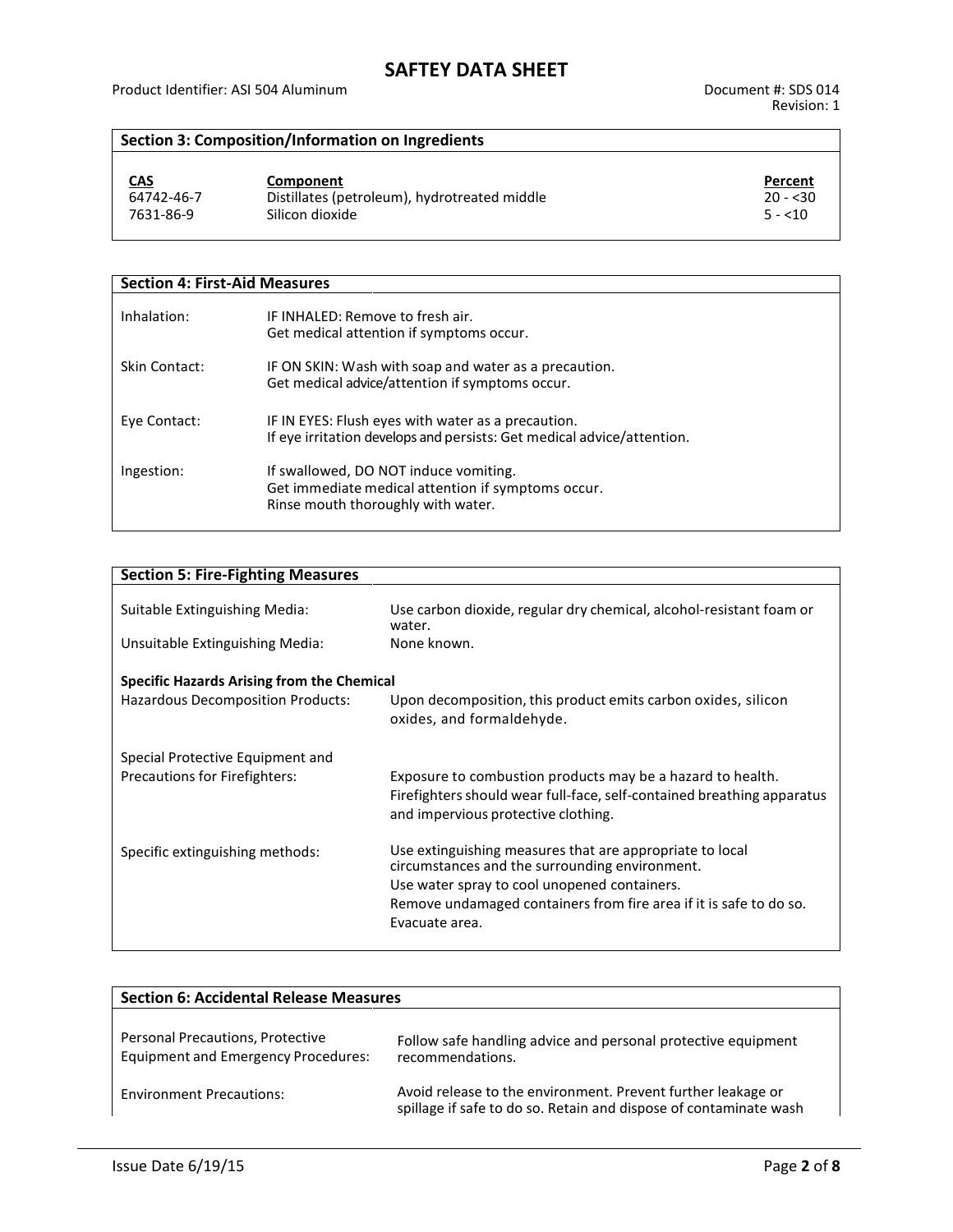| Product Identifier: ASI 504 Aluminum                      | Document #: SDS 014<br>Revision: 1                                                                                                                                                                                                                                                                                                                                                                                                                                              |
|-----------------------------------------------------------|---------------------------------------------------------------------------------------------------------------------------------------------------------------------------------------------------------------------------------------------------------------------------------------------------------------------------------------------------------------------------------------------------------------------------------------------------------------------------------|
|                                                           | water. Local authorities should be advised if significant spillages<br>cannot be contained.                                                                                                                                                                                                                                                                                                                                                                                     |
| Methods and Materials for Containment<br>and Cleaning Up: | Absorb with inert absorbent material.<br>For large spills, provide diking or other appropriate containment to<br>keep material from spreading. If diked material can be pumped,<br>store recovered material in appropriate container. Clean up<br>remaining materials from spill with suitable absorbent.<br>Local or national regulations may apply to releases and disposal of<br>this material, as well as those materials and items employed in the<br>cleanup of releases. |

| <b>Section 7: Handling and Storage</b>                              |                                                                                                                                                                    |  |
|---------------------------------------------------------------------|--------------------------------------------------------------------------------------------------------------------------------------------------------------------|--|
| <b>Precautions for Safe Handling</b><br><b>Protective Measures:</b> | Handle in accordance with good industrial hygiene and safety practice.<br>Take care to prevent spills, waste and minimize release to the<br>environment.           |  |
| Advice on General Occupational<br>Hygiene:                          | Do not eat, drink, or smoke when using this product.<br>Wash thoroughly after handling.<br>Wash contaminate clothing before reuse.                                 |  |
| Conditions for Safe Storage, including<br>any Incompatibilities:    | Store and handle in accordance with all current regulations and<br>standards. Keep in properly labeled containers.<br>Keep separated from incompatible substances. |  |
| Incompatibilities:                                                  | Strong oxidizing materials                                                                                                                                         |  |

| <b>Section 8: Exposure Controls/Personal Protection</b><br><b>Component Exposure Limits</b>                                                                                                                               |                          |                                                                                                        |
|---------------------------------------------------------------------------------------------------------------------------------------------------------------------------------------------------------------------------|--------------------------|--------------------------------------------------------------------------------------------------------|
|                                                                                                                                                                                                                           |                          |                                                                                                        |
|                                                                                                                                                                                                                           |                          | OSHA Z-1: 5 mg/m3 TWA (mist)                                                                           |
| 64742-46-7                                                                                                                                                                                                                | Distillates (petroleum), | <b>OSHA P0:</b> 5 mg/m3 TWA (mist)                                                                     |
|                                                                                                                                                                                                                           | hydrotreated middle      | <b>NIOSH REL:</b> 5 mg/m3 TWA (mist); 10 mg/m3 ST (mist)                                               |
| 7631-86-9                                                                                                                                                                                                                 | Silicon dioxide          | <b>OSHA Z-3:</b> 20 million particles/ft3 (Silica) TWA (dust); 80<br>mg/m3 / %SiO2 (Silica) TWA (dust) |
|                                                                                                                                                                                                                           |                          | NIOSH REL: 6 mg/m3 (Silica) TWA                                                                        |
| Processing may form hazardous compounds (see section 10).<br><b>Appropriate Engineering Controls:</b><br>Ensure adequate ventilation, especially in confined areas. Ensure<br>compliance with applicable exposure limits. |                          |                                                                                                        |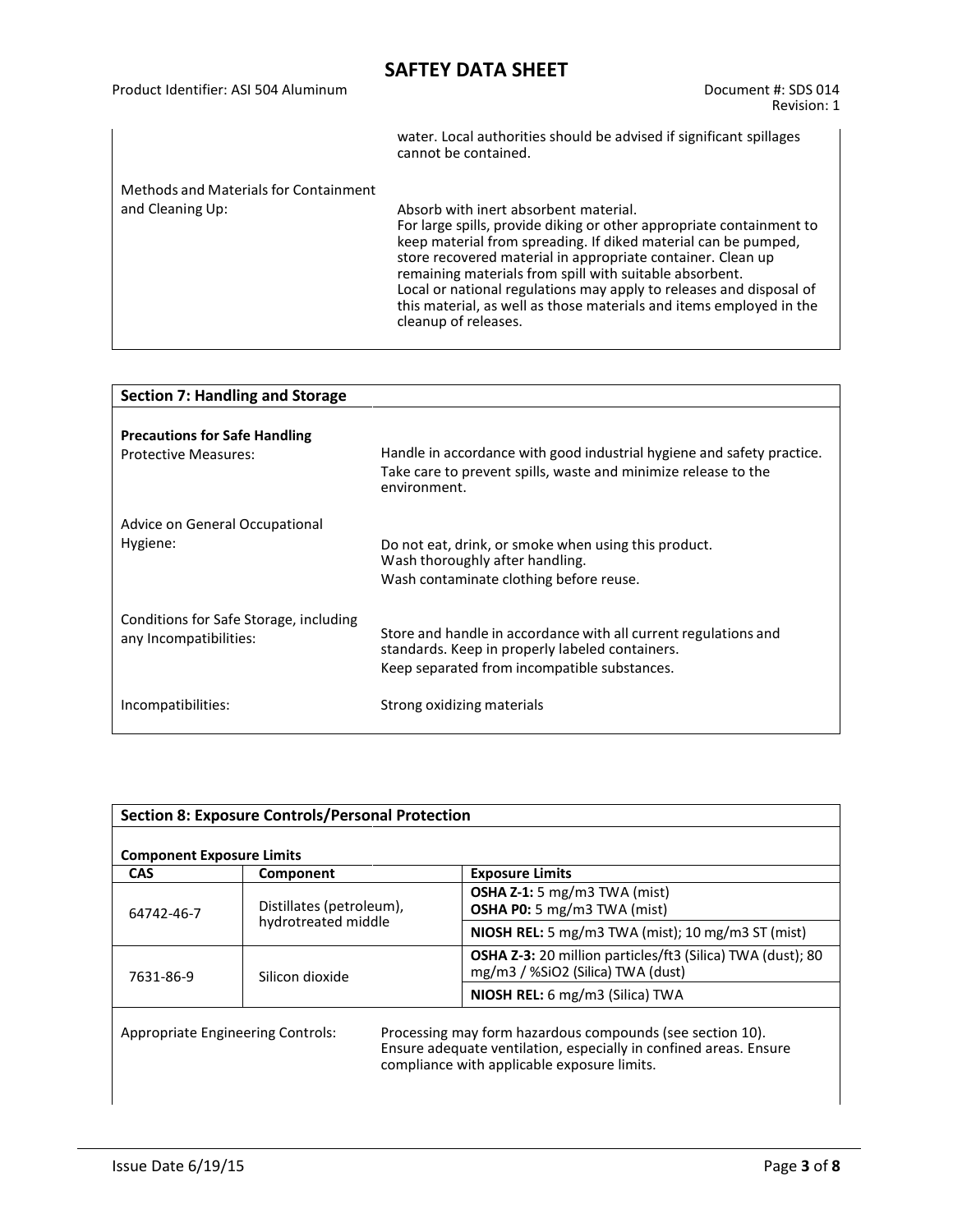| <b>Individual Protection Measures</b> |                                                                                                                                                                                                                                                                                                                                                                                                                                                                                                                                                                                                                                                                                                  |
|---------------------------------------|--------------------------------------------------------------------------------------------------------------------------------------------------------------------------------------------------------------------------------------------------------------------------------------------------------------------------------------------------------------------------------------------------------------------------------------------------------------------------------------------------------------------------------------------------------------------------------------------------------------------------------------------------------------------------------------------------|
| Eye/Face Protection:                  | Wear safety goggles. Provide an emergency eye wash fountain and<br>quick drench shower in the immediate work area.                                                                                                                                                                                                                                                                                                                                                                                                                                                                                                                                                                               |
| Skin Protection:                      | Skin should be washed after contact.                                                                                                                                                                                                                                                                                                                                                                                                                                                                                                                                                                                                                                                             |
| Hand Protection:                      | Wear impervious gloves. Wash hands before breaks and at the end of<br>workday.                                                                                                                                                                                                                                                                                                                                                                                                                                                                                                                                                                                                                   |
| <b>Respiratory Protection:</b>        | General and local exhaust ventilation is recommended to maintain<br>vapor exposures below recommended limits. Where concentrations<br>are above recommended limits or are unknown, appropriate<br>respiratory protection should be worn. Follow OSHA respirator<br>regulations (29 CFR 1910.134) and use NIOSH/MSHA approved<br>respirators. Protection provided by air purifying respirators against<br>exposure to any hazardous chemical is limited. Use a positive pressure<br>air supplied respirator if there is any potential for uncontrolled release,<br>exposure levels are unknown, or any other circumstance where air<br>purifying respirators may not provide adequate protection. |

| <b>Section 9: Physical and Chemical Properties</b> |                     |                             |                |
|----------------------------------------------------|---------------------|-----------------------------|----------------|
| <b>Physical State:</b>                             | Liguid              | Appearance:                 | Paste          |
| Color:                                             | Grav                | <b>Physical Form:</b> Paste |                |
| Odor:                                              | Acetic Acid         | <b>Odor Threshold:</b>      | Not available  |
| pH:                                                | Not applicable      | <b>Melting Point:</b>       | Not available  |
| <b>Boiling Point:</b>                              | Not applicable      | Decomposition:              | Not available  |
| <b>Flash Point:</b>                                | Not applicable      | <b>Evaporation Rate:</b>    | Not applicable |
| <b>OSHA Flammability Class:</b>                    | Not classified as a | <b>Vapor Pressure:</b>      | Not applicable |
|                                                    | flammability hazard |                             |                |
| Vapor Density (air $= 1$ ):                        | Not available       | Density:                    | 0.96           |
| Specific Gravity (water $= 1$ ):                   | Not available       | <b>Water Solubility:</b>    | Not available  |
| Log KOW:                                           | Not available       | Coeff. Water/Oil Dist:      | Not available  |
| KOC:                                               | Not available       | Auto Ignition:              | Not available  |
| Viscosity:                                         | Not applicable      | VOC:                        | Not available  |
| Volatility:                                        | Not available       | <b>Molecular Formula:</b>   | Not available  |
|                                                    |                     |                             |                |

| <b>Section 10: Stability and Reactivity</b> |                                                                                                                                                                                                                                                                                                                                                                                                                                                   |  |
|---------------------------------------------|---------------------------------------------------------------------------------------------------------------------------------------------------------------------------------------------------------------------------------------------------------------------------------------------------------------------------------------------------------------------------------------------------------------------------------------------------|--|
| Reactivity:                                 | Not classified as a reactivity hazard.                                                                                                                                                                                                                                                                                                                                                                                                            |  |
| Chemical Stability:                         | Stable at normal temperatures and pressure.                                                                                                                                                                                                                                                                                                                                                                                                       |  |
| Possibility of Hazardous Reactions:         | Use at elevated temperatures may form highly hazardous compounds.<br>Can react with strong oxidizing agents.<br>Acetic acid is formed upon contact with water or humid air.<br>When heated to temperatures above 150 °C (300 °F) in the presence of<br>air, trace quantities of formaldehyde may be released.<br>See OSHA formaldehyde standard, 29 CFR 1910.1048<br>Hazardous decomposition products will be formed at elevated<br>temperatures. |  |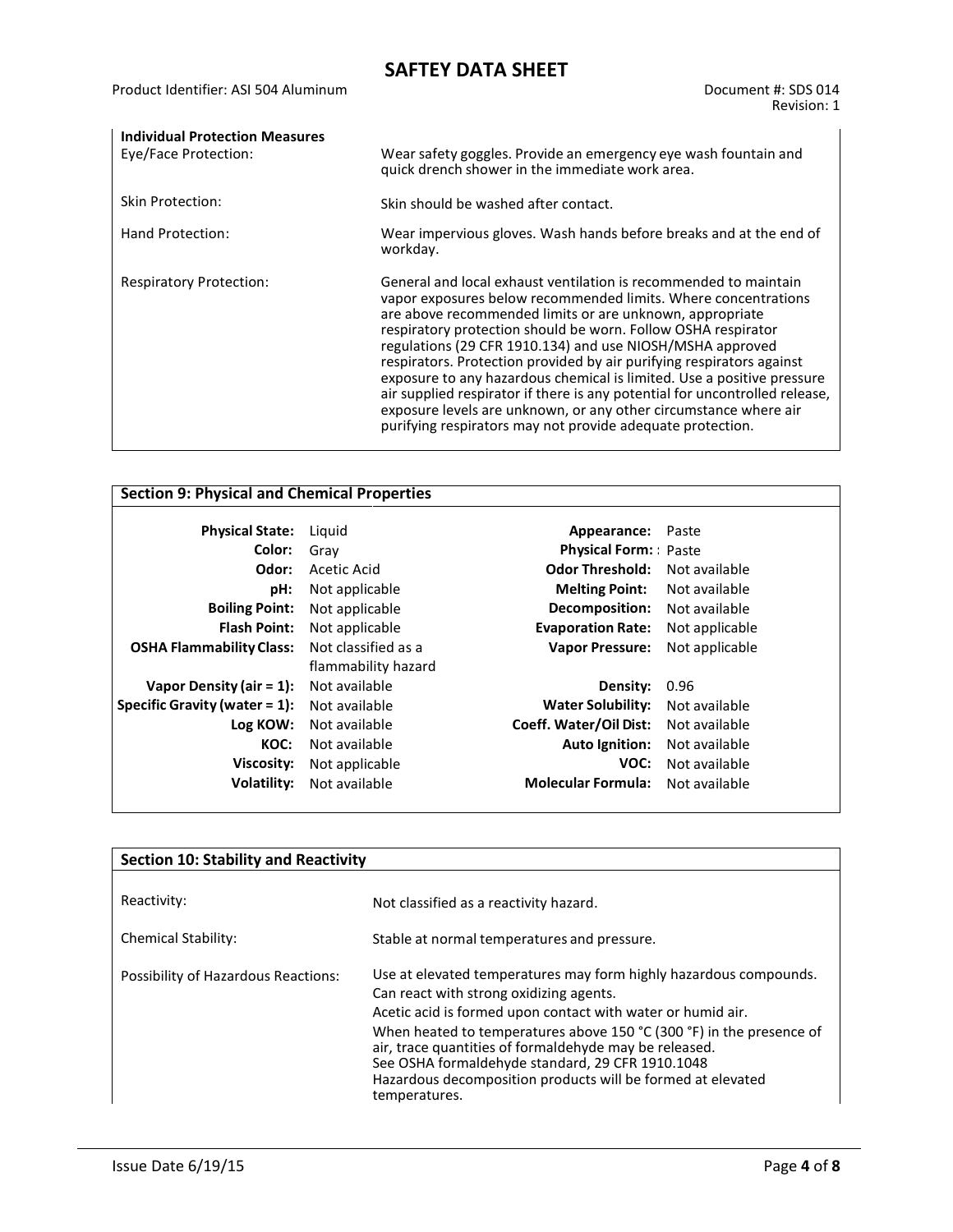| Conditions to Avoid:                     | None known.                                                                                |
|------------------------------------------|--------------------------------------------------------------------------------------------|
|                                          |                                                                                            |
| Incompatible Materials:                  | Strong oxidizing materials                                                                 |
| <b>Hazardous Decomposition Products:</b> | Upon decomposition, this product emits carbon oxides, silicon oxides,<br>and formaldehyde. |

#### **Section 11: Toxicological Information**

#### **Acute Toxicity**

**Component Analysis – LD50/LC50**

| CAS                                           | Component                                       |                                                                                                  | <b>Result</b>          | <b>Species</b> | <b>Dose</b>  | <b>Exposure</b> |  |  |  |
|-----------------------------------------------|-------------------------------------------------|--------------------------------------------------------------------------------------------------|------------------------|----------------|--------------|-----------------|--|--|--|
| 64742-46-7                                    |                                                 |                                                                                                  | LD50 Oral              | Rat            | >5000 mg/kg  | N/A             |  |  |  |
|                                               | Distillates (petroleum),<br>hydrotreated middle |                                                                                                  | LC50 Inhalation        | Rat            | 1.78 mg/L    | 4 hr            |  |  |  |
|                                               |                                                 |                                                                                                  | LD50 Dermal            | Rat            | >2000 mg/kg  | N/A             |  |  |  |
|                                               |                                                 |                                                                                                  | LD50 Oral              | Rat            | >3300 mg/kg  | N/A             |  |  |  |
| 7631-86-9                                     | Silicon dioxide                                 |                                                                                                  | <b>LC50 Inhalation</b> | Rat            | $>2.08$ mg/L | 4 hr            |  |  |  |
|                                               |                                                 |                                                                                                  | LD50 Dermal            | Rabbit         | >5000 mg/kg  | N/A             |  |  |  |
| Inhalation:<br>Ingestion:                     | <b>Information on Likely Routes of Exposure</b> | Not classified based on available information.<br>Not classified based on available information. |                        |                |              |                 |  |  |  |
| <b>Skin Contact:</b>                          |                                                 | Not classified based on available information.                                                   |                        |                |              |                 |  |  |  |
| Eye Contact:<br>Immediate Effects:            |                                                 | Not classified based on available information.<br>Not classified based on available information. |                        |                |              |                 |  |  |  |
|                                               |                                                 |                                                                                                  |                        |                |              |                 |  |  |  |
| Delayed Effects:                              |                                                 | No information is available.                                                                     |                        |                |              |                 |  |  |  |
| Medical Conditions Aggravated by<br>Exposure: |                                                 | No information is available.                                                                     |                        |                |              |                 |  |  |  |
| Irritation/Corrosivity Data:                  |                                                 | Not classified based on available information.                                                   |                        |                |              |                 |  |  |  |
| <b>Respiratory Sensitization:</b>             |                                                 | Not classified based on available information.                                                   |                        |                |              |                 |  |  |  |
| Dermal Sensitization:                         |                                                 | Not classified based on available information.                                                   |                        |                |              |                 |  |  |  |
| Germ Cell Mutagenicity:                       |                                                 | Not classified based on available information.                                                   |                        |                |              |                 |  |  |  |
| Carcinogenicity:                              |                                                 | Not classified based on available information.                                                   |                        |                |              |                 |  |  |  |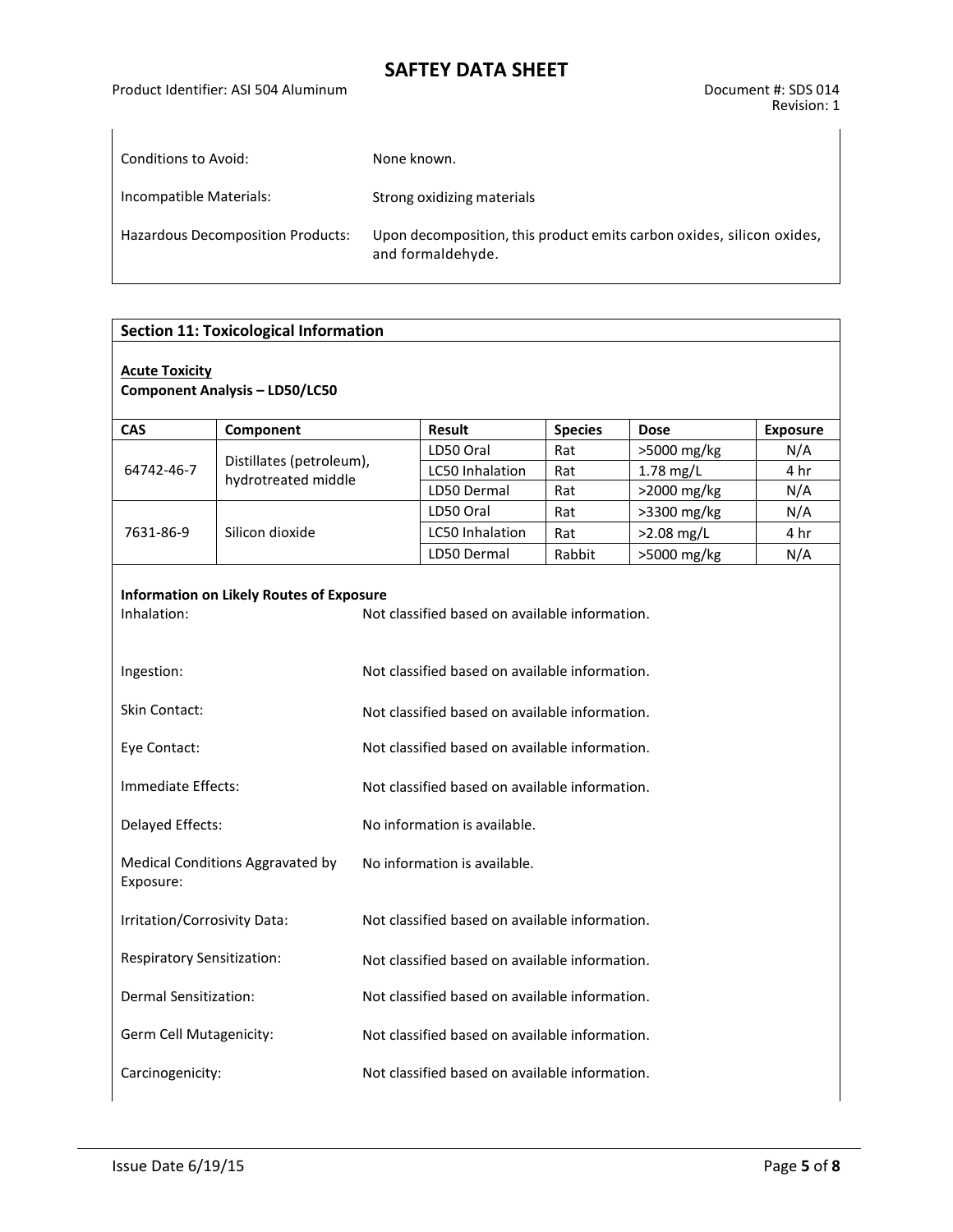### **Component Carcinogenicity**

|                                                        | No ingredient of this product present at levels greater than or equal to 0.1% is identified as<br>probable, possible or confirmed human carcinogen by IARC, OSHA, and NTP. |                                                |  |  |  |  |  |
|--------------------------------------------------------|----------------------------------------------------------------------------------------------------------------------------------------------------------------------------|------------------------------------------------|--|--|--|--|--|
| Reproductive Toxicity:                                 |                                                                                                                                                                            | Not classified based on available information. |  |  |  |  |  |
| Specific Target Organ Toxicity -<br>Single Exposure:   |                                                                                                                                                                            | No target organs identified.                   |  |  |  |  |  |
| Specific Target Organ Toxicity -<br>Repeated Exposure: |                                                                                                                                                                            | No target organs identified.                   |  |  |  |  |  |
| <b>Aspiration Hazard:</b>                              |                                                                                                                                                                            | Not classified based on available information. |  |  |  |  |  |

| <b>Section 12: Ecological Information</b>                                                 |                                           |  |  |  |
|-------------------------------------------------------------------------------------------|-------------------------------------------|--|--|--|
| <b>Ecotoxicity</b><br>No information available for the product.                           |                                           |  |  |  |
| <b>Component Analysis - Aquatic Toxicity</b><br>No information available for the product. |                                           |  |  |  |
| Persistence and Degradability:                                                            | No information available for the product. |  |  |  |
| <b>Bioaccumulative Potential:</b>                                                         | No information available for the product. |  |  |  |
| Mobility in Soil:                                                                         | No information available for the product. |  |  |  |
| Biodegration:                                                                             | No information available for the product. |  |  |  |

| <b>Section 13: Disposal Considerations</b> |                                                                                                                                                                                                                                                           |
|--------------------------------------------|-----------------------------------------------------------------------------------------------------------------------------------------------------------------------------------------------------------------------------------------------------------|
| Disposal Methods:                          | Dispose in accordance with all applicable federal, state/regional and<br>local laws and regulations. This product has been evaluated for RCRA<br>characteristics and does not meet the criteria of hazardous waste if<br>discarded in its purchased form. |
| Disposal of Contaminated Packaging:        | Dispose of unused product properly. Empty containers should be taken<br>to an approved waste handling site for recycling or disposal.                                                                                                                     |
| <b>Component Waste Numbers:</b>            | The U.S. EPA has not published waste numbers for this product's<br>components.                                                                                                                                                                            |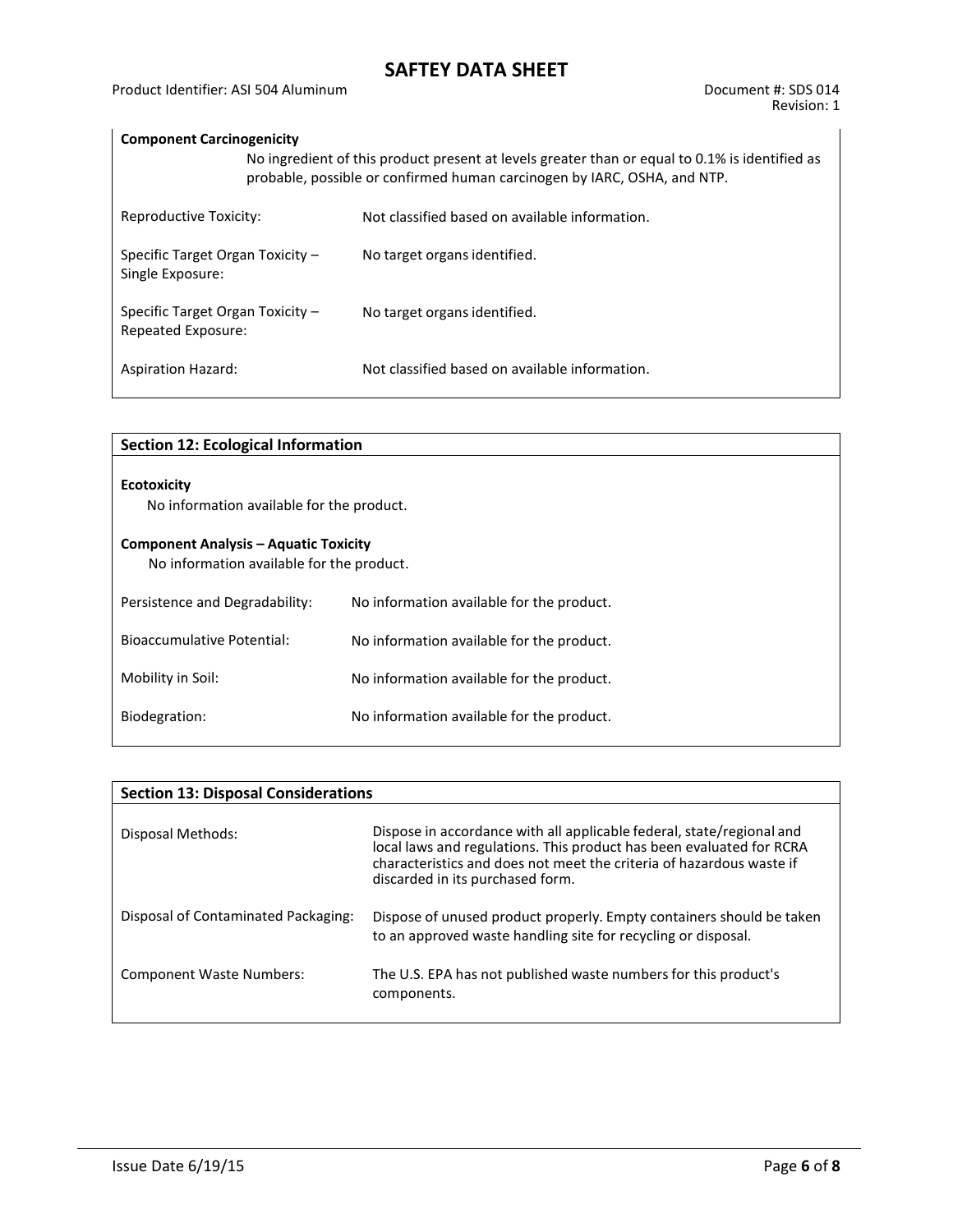### **Section 14: Transport Information**

| <b>International Regulation</b>      |                                         |
|--------------------------------------|-----------------------------------------|
| UNRTDG:                              | Not regulated as a dangerous good.      |
| IATA-DGR:                            | Not regulated as a dangerous good.      |
| IMDG-Code:                           | Not regulated as a dangerous good.      |
| Transport in bulk according to Annex |                                         |
| II of MARPOL 73/78 and the IBC Code: | Not applicable for product as supplied. |
|                                      |                                         |
| <b>Domestic Regulation</b>           |                                         |
| 49 CFR:                              | Not regulated as a dangerous good.      |
|                                      |                                         |

|                              | <b>Section 15: Regulatory Information</b>                  |                                       |                                                                              |                                            |  |  |
|------------------------------|------------------------------------------------------------|---------------------------------------|------------------------------------------------------------------------------|--------------------------------------------|--|--|
|                              | <b>US Federal Regulations</b>                              |                                       |                                                                              |                                            |  |  |
|                              | SARA 302 Extremely Hazardous                               |                                       |                                                                              |                                            |  |  |
| Substances:                  |                                                            |                                       | None contained in product.                                                   |                                            |  |  |
| <b>SARA 304:</b>             |                                                            | Not applicable.                       |                                                                              |                                            |  |  |
| SARA 311/312:                |                                                            | None known.                           |                                                                              |                                            |  |  |
| <b>SARA 313:</b>             |                                                            | None known.                           |                                                                              |                                            |  |  |
| TSCA:                        |                                                            |                                       | All components of this product are listed on TSCA Inventory.                 |                                            |  |  |
|                              | <b>CERCLA Reportable Quantity:</b>                         |                                       |                                                                              |                                            |  |  |
| <b>CAS</b>                   | Component                                                  |                                       | <b>Component RQ (lbs)</b>                                                    | <b>Calculated Product RQ (lbs)</b>         |  |  |
| 108-24-7                     | Acetic anhydride                                           |                                       | 5000                                                                         | Exceeds reasonably attainable upper limit. |  |  |
| 64-19-7                      | Acetic acid                                                |                                       | 5000                                                                         | Exceeds reasonably attainable upper limit. |  |  |
| <b>US State Regulations</b>  |                                                            |                                       |                                                                              |                                            |  |  |
|                              | Pennsylvania Right To Know                                 |                                       |                                                                              |                                            |  |  |
|                              | <b>CAS</b>                                                 | Component                             |                                                                              | Percent                                    |  |  |
|                              | 70131-67-8                                                 |                                       | Dimethyl siloxane, hydroxy-terminated                                        | 50-70%                                     |  |  |
|                              | 64742-46-7                                                 |                                       | Distillates (petroleum), hydrotreated middle                                 | 20-30%                                     |  |  |
|                              | 7631-86-9                                                  | Silicon dioxide                       |                                                                              | 5-10%                                      |  |  |
|                              | 7429-90-5                                                  | Aluminum                              |                                                                              | $0.1 - 1\%$                                |  |  |
| 64-19-7<br>Acetic acid       |                                                            |                                       |                                                                              | $0 - 0.1%$                                 |  |  |
| 108-24-7<br>Acetic anhydride |                                                            |                                       |                                                                              | $0 - 0.1%$                                 |  |  |
|                              | New Jersey Right To Know                                   |                                       |                                                                              |                                            |  |  |
|                              | <b>CAS</b>                                                 | Component                             |                                                                              | Percent                                    |  |  |
|                              | 70131-67-8                                                 |                                       | Dimethyl siloxane, hydroxy-terminated                                        | 50-70%                                     |  |  |
|                              | Distillates (petroleum), hydrotreated middle<br>64742-46-7 |                                       |                                                                              | 20-30%                                     |  |  |
| Silicon dioxide<br>7631-86-9 |                                                            |                                       |                                                                              | 5-10%                                      |  |  |
| 63148-62-9                   |                                                            |                                       | Dimethyl siloxane, trimethylsiloxy-terminated                                | $1 - 5%$                                   |  |  |
| California Proposition 65:   |                                                            | to cause cancer or reproductive harm. | This product does not contain any chemicals known by the State of California |                                            |  |  |